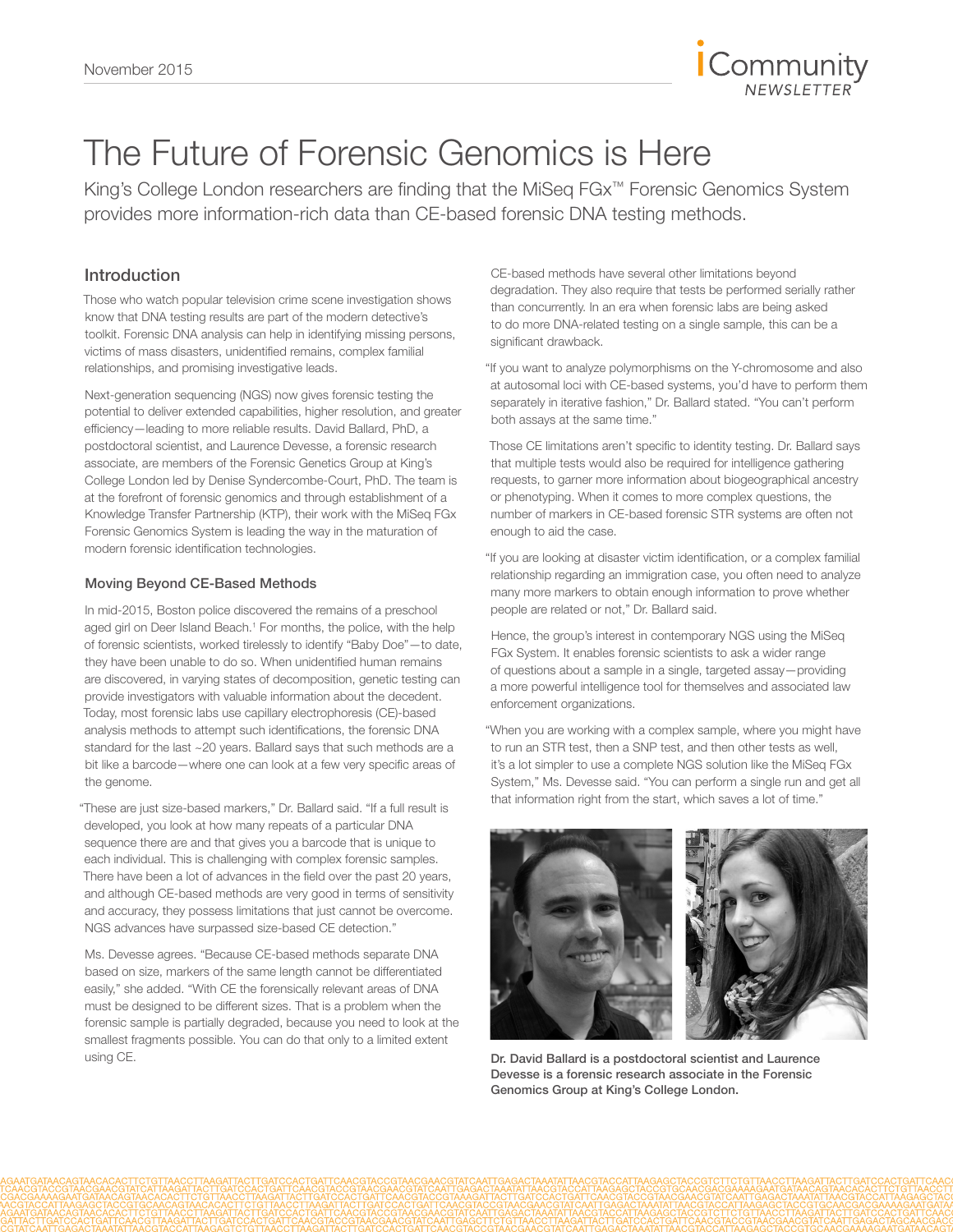#### MiSeq FGx System Results Are Impressive

Under the KTP agreement, Ms. Devesse works in collaboration with Illumina on a part-time basis. She is performing forensic validation studies using real-world (and rather complex) DNA samples.

"It's a very useful project for King's College and Illumina," Ms. Devesse stated. "I was able to use the MiSeq FGx System at Illumina and was involved in some of the last stages of development. I brought samples from King's to help Illumina test and evaluate protocols. This kind of partnership is important in helping us get what we want out of the technology, as well as establishing criteria that are important across the forensic DNA community."

The results have been striking. Dr. Ballard says that the number of markers that can be used with the MiSeq FGx System is a significant improvement over older methods.

"The fact that the MiSeq FGx System gives you so much information at one stage with both identity SNPs and routine STRs, is hugely important," he says. "It's also very useful that you can get all the information at one time instead of doing one set of tests, and then another set, and so on..."

He is excited about the possibility of testing mixed DNA samples. In the United Kingdom, gun control is very tight, so there are very few guns in the country. According to Dr. Ballard, when a gun is recovered as evidence in a criminal case, you can all but guarantee it's been handled by multiple people—which makes testing difficult.

"You tend to find that any gun that's been used in any sort of crime has been used by several people," Dr. Ballard said. "So if you take a swab from a gun grip, DNA from multiple people will likely be detected. One of the potential beauties of the MiSeq FGx System is that we can try to separate out the different people that might be in a single swab sample to help the police make their case or refute the suspicion."

"When you are working with a complex sample, where you might have to run an STR test, then a SNP test, and then other tests as well, it's a lot simpler to use a complete NGS solution like the MiSeq FGx System."

Dr. Ballard is also enthusiastic about the system's short amplicon lengths—and the ability to reduce the amplicon size down to 70–120 bases. "In very poor quality samples, the DNA is fragmented," Dr. Ballard stated. "With traditional STR tests, amplicons must be designed to be longer, and so poor quality samples often produce poor quality results. With SNPs in the ForenSeq™ DNA Signature Prep Kit, you use much shorter amplicons—and get much better results."

In fact, Ms. Devesse has demonstrated this in her forensic validation studies. "Using shorter amplicons is very useful in forensic casework, especially when you don't know exactly what you're dealing with or how degraded a sample might be," Ms. Devesse said. "For a fragment of DNA that is quite small, you might get a value for your quantification that appears to be within an optimal range and yet not have many fragments large enough to type enough STRs to draw a conclusion. The ForenSeq kit maximizes the chances of developing a useful profile from samples such as bone, teeth, and unidentified remains."

"The ForenSeq kit maximizes the chances of developing a useful profile from samples such as bone, teeth, and unidentified remains."

#### ForenSeq Universal Analysis Software Delivers Easy-to-View Data

After working with the MiSeq FGx System for nearly a year, Dr. Ballard and Ms. Devesse agree that although the switch to such a system can be a bit of a "culture shock," it's made easier by how simple the system is to use.

"It has a straightforward interface," Ms. Devesse said of the ForenSeq Universal Analysis Software. "It's very easy to follow the guide and go through the steps. Illumina really focused on the software. It is extremely user-friendly. You can access the initial information that you need easily."

She likes that the initial screen of the ForenSeq software provides quality information about the MiSeq FGx System run—including metrics about cluster density and clusters passing filter. "You see green if the quality is good, orange if user intervention may be helpful —and you have information from the start about the overall health of your run," Ms. Devesse said. "When you see the green, you can start to look at other controls and evaluate sample quality. For each sample, you can see all of the ForenSeq autosomal STR, X STR, and Y STR allele calls, the SNP calls, including identity SNPs and, if desired, phenotypic SNPs and biogeographical ancestry SNPs. For each locus, the intensity (read count) of the allele is displayed. If there's a DNA mixture, the software indicates that there are more alleles than you should have for a particular marker. So you get a lot of information right away—and from there, you can start looking at phenotypic and biogeographical ancestry estimations and perform direct comparisons to other samples, such as reference samples."

Dr. Ballard believes the MiSeq FGx System will be great for developing investigative leads for different cases. "With the MiSeq System, we have the potential to generate information regarding what part of the world a person comes from, as well as physical traits including hair and eye color. As development of these predictive techniques continues, they will become increasingly useful. They provide law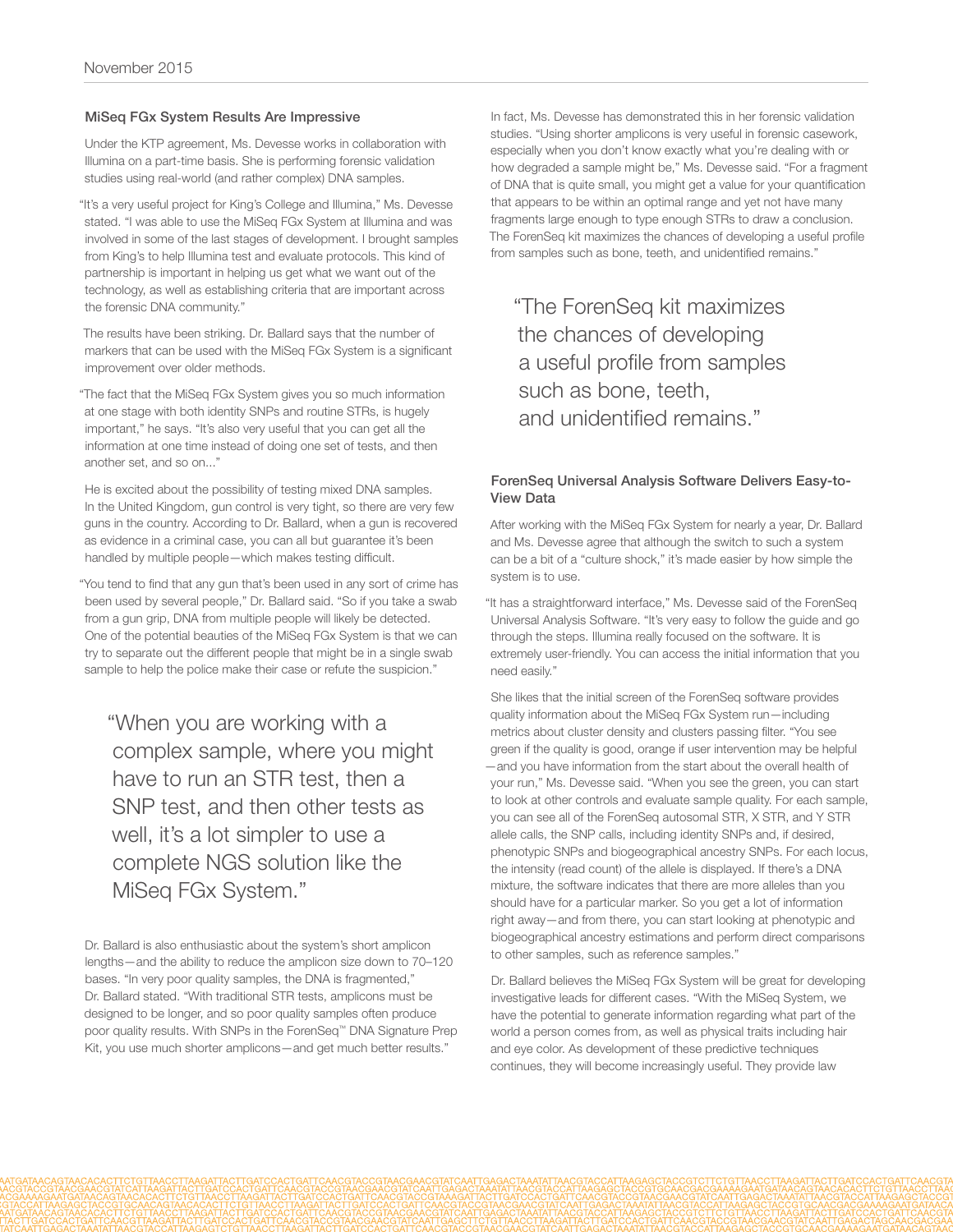enforcement agencies with direction as to what avenue they should follow first, which leads they should prioritize, or which scenarios to exclude from their primary focus. We are very interested in continuing the forensic validation process."

# "Illumina really focused on the software. It is extremely userfriendly. You can access the initial information that you need easily."

Currently, the Forensic Genetics Group at King's College is validating the MiSeq FGx System for criminal work with mixture and concordance studies—obtaining population allele frequencies and examining data for accuracy, sensitivity, and reproducibility. In parallel, they will continue to use the MiSeq FGx System for complex immigration and relationship cases.

#### MiSeq FGx System Provides Answers in Complex Immigration Cases

Dr. Ballard believes that the future is bright. Ten years ago, he would never have imagined himself one day taking a small sample of DNA, the same sample he would have put into a 10 loci STR kit, and be able to get the immense number of sequence reads that offer so much information, from biogeographical ancestry to eye color.

"We think it will work much better with partially degraded DNA, enabling a lot more samples to be interpreted," Dr. Ballard said. "I think you'll find, especially in the human identification field, that the use of the MiSeq FGx will be taken up quickly. If it works as well as we hope for mixtures, I imagine there will soon be labs that are dedicated to running samples for those kinds of case samples across countries."

"When we ran these cases through the MiSeq FGx System, we were able to prove that they were related as parent and child, thanks to the breadth of markers within the ForenSeq DNA Signature Prep Kit."

The laboratory has already successfully used the MiSeq FGx System for complex immigration cases. In the United Kingdom, individuals can apply to have family members from abroad come join them to live in the country. If they are turned down due to doubt of a familial relationship, then the individual can appeal, and request for genetic testing.

"We've now had 2 cases where we've seen multiple exclusions with standard forensic STRs," Dr. Ballard stated. "Normally, labs will determine that 2–3 exclusions between a parent and a child means that there is no parental relationship. When we ran these cases through the MiSeq FGx System, we were able to prove that they were related as parent and child, thanks to the breadth of markers within the ForenSeq DNA Signature Prep Kit. Without the MiSeq FGx System, proving that would have been very complex, if not impossible." The superior ability of the MiSeq FGx System to discern relatedness could also help in resolving paternity and missing persons cases, and assist in disaster victim identification.

Ms. Devesse is the daughter of a forensically trained police officer and has been fascinated with forensic science since childhood. She agrees that the MiSeq FGx System shows great promise in forensic DNA analysis. "More and more, we are seeing changing attitudes about this kind of testing," Ms. Devesse said. "When we show forensic scientists who haven't experienced the system how it works, for example on highly degraded remains, you can see these people's faces change—they want to know more. We're at the stage where we are really showing people what the MiSeq FGx System can do."

## **References**

1. [Cook L, Ansari A, and Botelho G. Experts: 'Baby Doe' perhaps placed on](http://www.cnn.com/2015/08/12/us/boston-baby-doe-investigation/)  [Boston shoreline. CNN. www.cnn.com/2015/08/12/us/boston-baby-doe](http://www.cnn.com/2015/08/12/us/boston-baby-doe-investigation/)[investigation/. August 12, 2015. Accessed August 25, 2015.](http://www.cnn.com/2015/08/12/us/boston-baby-doe-investigation/)

#### Learn more about the Illumina products and systems mentioned in this article:

- [MiSeq FGx Forensic Genomics System](http://www.illumina.com/systems/miseq-fgx.html) [www.illumina.com/systems/miseq-fgx.html](http://www.illumina.com/systems/miseq-fgx.html)
- [ForenSeq Universal Analysis Software](http://www.illumina.com/informatics/research/sequencing-data-analysis-management/forenseq-universal-analysis-software.html) [www.illumina.com/informatics/research/sequencing-data-analysis](http://www.illumina.com/informatics/research/sequencing-data-analysis-management/forenseq-universal-analysis-software.html)[management/forenseq-universal-analysis-software.html](http://www.illumina.com/informatics/research/sequencing-data-analysis-management/forenseq-universal-analysis-software.html)
- [ForenSeq DNA Signature Prep Kit](http://www.illumina.com/products/forenseq-dna-signature-kit.html) [www.illumina.com/products/forenseq-dna-signature-kit.html](http://www.illumina.com/products/forenseq-dna-signature-kit.html)